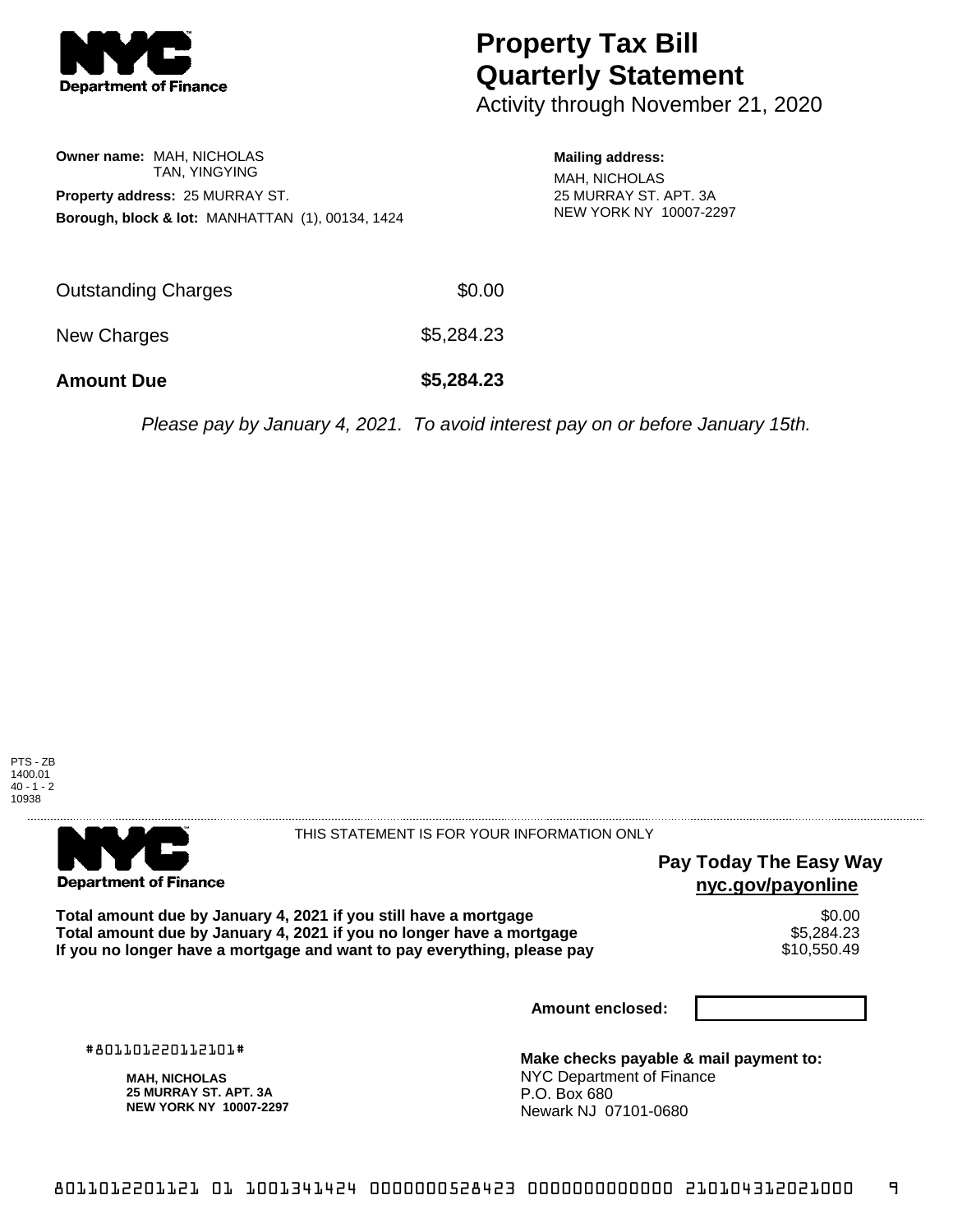

| <b>Previous Charges</b>                                                                                                             |                               |                                         | Amount                                     |
|-------------------------------------------------------------------------------------------------------------------------------------|-------------------------------|-----------------------------------------|--------------------------------------------|
| Total previous charges including interest and payments                                                                              |                               | \$0.00                                  |                                            |
| <b>Current Charges</b>                                                                                                              | <b>Activity Date Due Date</b> |                                         | Amount                                     |
| Finance-Property Tax<br><b>Adopted Tax Rate</b><br>Co-op Condo Abatement                                                            | 01/01/2021                    | 01/01/2021                              | \$5,464.73<br>$$-218.80$<br>\$38.30        |
| <b>Total current charges</b>                                                                                                        |                               |                                         | \$5,284.23                                 |
| <b>Tax Year Charges Remaining</b>                                                                                                   | <b>Activity Date Due Date</b> |                                         | Amount                                     |
| Finance-Property Tax<br><b>Adopted Tax Rate</b><br>Co-op Condo Abatement                                                            | 01/01/2021                    | 04/01/2021                              | \$5,464.73<br>$$-218.80$<br>\$38.30        |
| Total tax year charges remaining                                                                                                    |                               |                                         | \$5,284.23                                 |
| If you pay everything you owe by January 4, 2021, you would save:                                                                   |                               | \$17.97                                 |                                            |
| How We Calculated Your Property Tax For July 1, 2020 Through June 30, 2021                                                          |                               |                                         |                                            |
|                                                                                                                                     |                               | Overall                                 |                                            |
| Tax class 2 - Residential More Than 10 Units<br>Original tax rate billed<br>New Tax rate<br><b>Estimated Market Value \$510,900</b> |                               | <b>Tax Rate</b><br>12.4730%<br>12.2670% |                                            |
|                                                                                                                                     |                               |                                         | <b>Taxes</b>                               |
| <b>Billable Assessed Value</b><br><b>Taxable Value</b>                                                                              |                               | \$212,424<br>\$212,424 x 12.2670%       |                                            |
| <b>Tax Before Abatements and STAR</b><br>Co-op/Condo Abatement 1 Unit<br>Annual property tax                                        |                               | \$26,058.08                             | \$26,058.08<br>$$-4,560.16$<br>\$21,497.92 |
| Original property tax billed in June 2020<br>Change In Property Tax Bill Based On New Tax Rate                                      |                               |                                         | \$21,858.92<br>$$-361.00$                  |

#### **Home banking payment instructions:**

- 1. **Log** into your bank or online bill pay website.
- 2. **Add** the new payee: NYC DOF Property Tax. Enter your account number, which is your boro, block and lot, as it appears here: 1-00134-1424 . You may also need to enter the address for the Department of Finance. The address is P.O. Box 680, Newark NJ 07101-0680.
- 3. **Schedule** your online payment using your checking or savings account.

## **Did Your Mailing Address Change?**

If so, please visit us at **nyc.gov/changemailingaddress** or call **311.**

When you provide a check as payment, you authorize us either to use information from your check to make a one-time electronic fund transfer from your account or to process the payment as a check transaction.